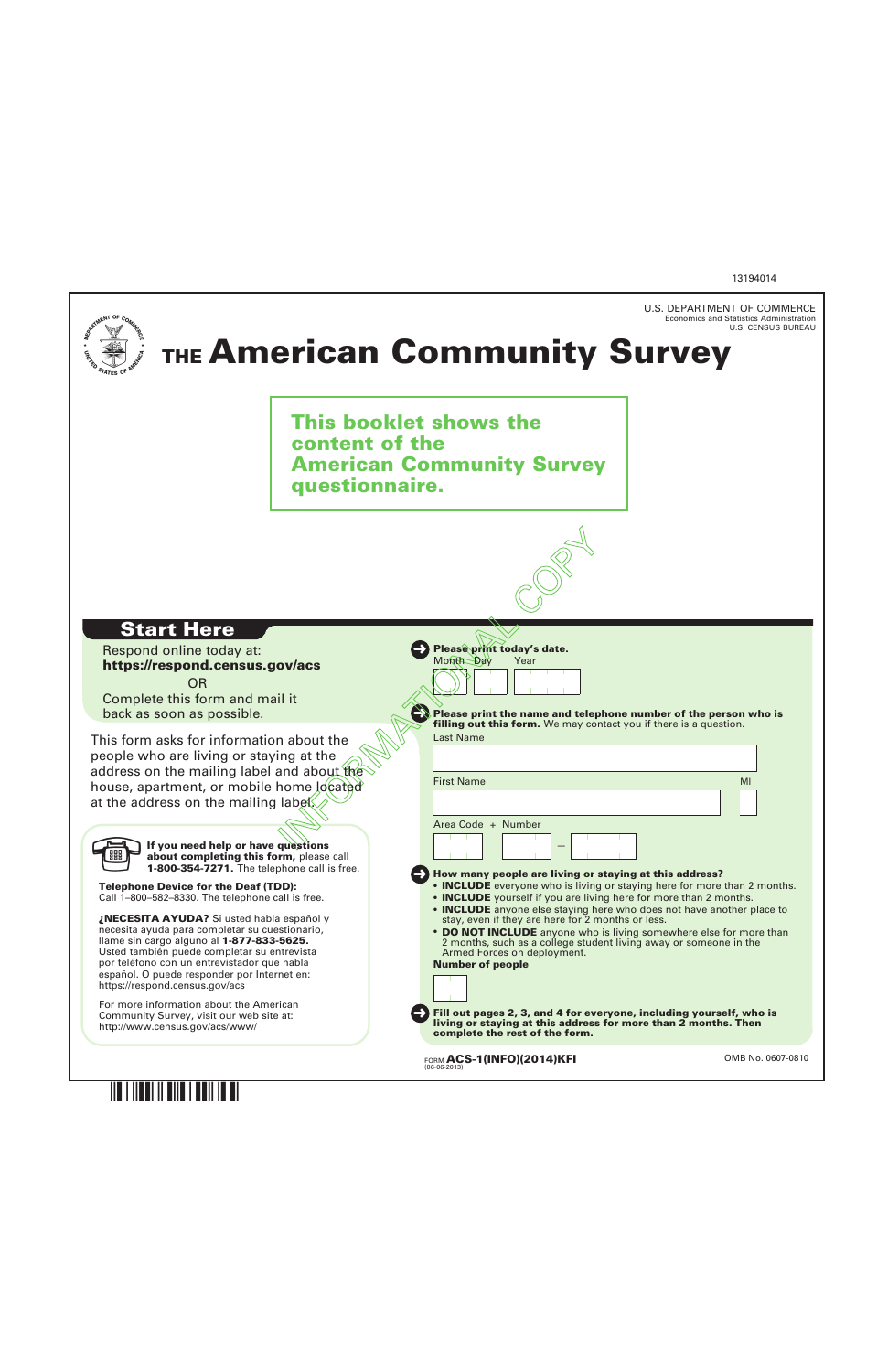13194022

|              | <b>Person 1</b>                                                                                                                                                                                                                                                                                                                                                                                | <b>Person 2</b>                                                                                                                                                                                                                                                                                                                                                                                |
|--------------|------------------------------------------------------------------------------------------------------------------------------------------------------------------------------------------------------------------------------------------------------------------------------------------------------------------------------------------------------------------------------------------------|------------------------------------------------------------------------------------------------------------------------------------------------------------------------------------------------------------------------------------------------------------------------------------------------------------------------------------------------------------------------------------------------|
|              | (Person 1 is the person living or staying here in whose name this house<br>or apartment is owned, being bought, or rented. If there is no such<br>person, start with the name of any adult living or staying here.)                                                                                                                                                                            | <b>What is Person 2's name?</b><br>Last Name (Please print)<br><b>First Name</b><br>MI                                                                                                                                                                                                                                                                                                         |
|              | <b>What is Person 1's name?</b>                                                                                                                                                                                                                                                                                                                                                                | How is this person related to Person 1? Mark (X) ONE box.<br>Husband or wife<br>$\Box$ Son-in-law or daughter-in-law<br>$\mathbf{L}$<br>Other relative<br>Biological son or daughter<br>Adopted son or daughter<br>Roomer or boarder                                                                                                                                                           |
|              | Last Name (Please print)<br><b>First Name</b><br>MI                                                                                                                                                                                                                                                                                                                                            | Stepson or stepdaughter<br>Housemate or roommate<br><b>Brother or sister</b><br>Unmarried partner                                                                                                                                                                                                                                                                                              |
| X            | How is this person related to Person 1?<br>Person 1                                                                                                                                                                                                                                                                                                                                            | Father or mother<br>Foster child<br>Grandchild<br>Other nonrelative<br>Parent-in-law                                                                                                                                                                                                                                                                                                           |
| $\Box$       | What is Person 1's sex? Mark (X) ONE box.<br>Male<br>Female                                                                                                                                                                                                                                                                                                                                    | What is Person 2's sex? $Mark(X)$ ONE box.<br>$\Box$<br>Male<br>Female                                                                                                                                                                                                                                                                                                                         |
|              | What is Person 1's age and what is Person 1's date of birth?<br>Please report babies as age 0 when the child is less than 1 year old.<br>Print numbers in boxes.<br>Age (in years)<br>Day<br>Year of birth<br>Month<br>→ NOTE: Please answer BOTH Question 5 about Hispanic origin and<br>Question 6 about race. For this survey, Hispanic origins are not races.                              | What is Person 2's age and what is Person 2's date of birth?<br>Please report bables as age 0 when the child is less than 1 year old.<br>Print numbers in boxes.<br>Age (in years)<br>Month<br>Day<br>Year of birth<br>NOTE: Please answer BOTH Question 5 about Hispanic origin and<br>Question 6 about race. For this survey, Hispanic origins are not races.                                |
|              | Is Person 1 of Hispanic, Latino, or Spanish origin?<br>No, not of Hispanic, Latino, or Spanish origin<br>Yes, Mexican, Mexican Am., Chicano<br>Yes, Puerto Rican<br>Yes, Cuban<br>Yes, another Hispanic, Latino, or Spanish origin - Print origin, for example,<br>Argentinean, Colombian, Dominican, Nicaraguan, Salvadoran, Spaniard,<br>and so on. $\overline{\mathcal{X}}$                 | Is Person 2 of Hispanic, Latino, or Spanish origin?<br>No, not of Hispanic, Latino, or Spanish origin<br>$\mathbf{L}$<br>Yes, Mexican, Mexican Am., Chicano<br>Yes, Puerto Rican<br>Yes, Cuban<br>Yes, another Hispanic, Latino, or Spanish origin - Print origin, for example,<br>Argentinean, Colombian, Dominican, Nicaraguan, Salvadoran, Spaniard,<br>and so on. $\overline{\mathcal{X}}$ |
|              | What is Person 1's race? Mark (X) one or more boxes.<br>White<br>Black or African Am.<br>American Indian or Alaska Native - Print name of enrolled or principal tribe. $\nabla$                                                                                                                                                                                                                | What is Person 2's race? Mark $(X)$ one or more boxes.<br>White<br>Black or African Am.<br>American Indian or Alaska Native - Print name of enrolled or principal tribe. $\nabla$                                                                                                                                                                                                              |
|              | Asian Indian<br>Native Hawaiian<br>Japanese<br>Guamanian or Chamorro<br>Chinese<br>Korean<br>$\perp$<br>Filipino<br>Samoan<br>Vietnamese<br>$\perp$<br>Other Asian - Print race,<br>Other Pacific Islander -<br>for example, Hmong,<br>Print race, for example,<br>Laotian, Thai, Pakistani,<br>Fijian, Tongan, and<br>Cambodian, and so on. $\overline{\mathcal{X}}$<br>so on. $\overline{r}$ | Asian Indian<br>Native Hawaiian<br>Japanese<br>Chinese<br>Korean<br>Guamanian or Chamorro<br>Filipino<br>Samoan<br>Vietnamese<br>Other Asian - Print race,<br>Other Pacific Islander -<br>for example, Hmong,<br>Print race, for example,<br>Laotian, Thai, Pakistani,<br>Fijian, Tongan, and<br>Cambodian, and so on. $\overline{\mathsf{x}}$<br>so on. $\overline{r}$                        |
|              | Some other race - Print race. $\overline{\mathcal{L}}$                                                                                                                                                                                                                                                                                                                                         | Some other race – Print race. $\overline{\mathcal{L}}$                                                                                                                                                                                                                                                                                                                                         |
| $\mathbf{2}$ |                                                                                                                                                                                                                                                                                                                                                                                                |                                                                                                                                                                                                                                                                                                                                                                                                |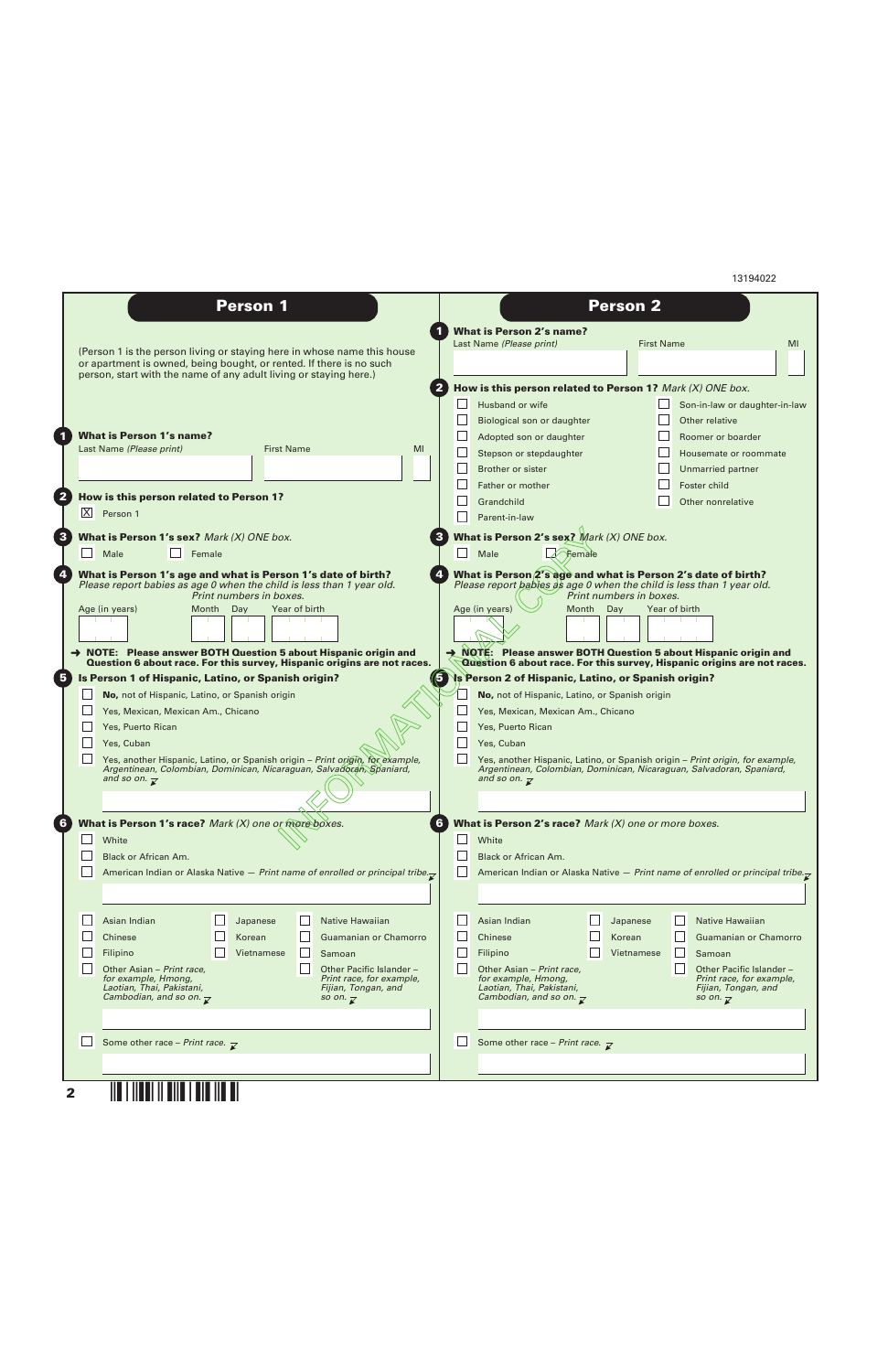13194030

|                                                                                                                                       | <b>Person 3</b>         |                                                                                        |        |                                                                                                                                       |               | <b>Person 4</b>         |               |                                                      |  |
|---------------------------------------------------------------------------------------------------------------------------------------|-------------------------|----------------------------------------------------------------------------------------|--------|---------------------------------------------------------------------------------------------------------------------------------------|---------------|-------------------------|---------------|------------------------------------------------------|--|
| <b>What is Person 3's name?</b><br>Last Name (Please print)                                                                           | <b>First Name</b>       | MI                                                                                     |        | <b>What is Person 4's name?</b><br>Last Name (Please print)                                                                           |               | <b>First Name</b>       |               |                                                      |  |
|                                                                                                                                       |                         |                                                                                        |        |                                                                                                                                       |               |                         |               |                                                      |  |
| How is this person related to Person 1? Mark $(X)$ ONE box.                                                                           |                         |                                                                                        |        | How is this person related to Person 1? Mark $(X)$ ONE box.                                                                           |               |                         |               |                                                      |  |
| Husband or wife                                                                                                                       |                         | Son-in-law or daughter-in-law                                                          | $\Box$ | Husband or wife                                                                                                                       |               |                         |               | Son-in-law or daughter-in-law                        |  |
| Biological son or daughter                                                                                                            |                         | Other relative                                                                         |        | Biological son or daughter                                                                                                            |               |                         |               | Other relative                                       |  |
| Adopted son or daughter                                                                                                               |                         | Roomer or boarder                                                                      |        | Adopted son or daughter                                                                                                               |               |                         |               | Roomer or boarder                                    |  |
| Stepson or stepdaughter                                                                                                               |                         | Housemate or roommate                                                                  |        | Stepson or stepdaughter                                                                                                               |               |                         |               | Housemate or roommate                                |  |
| Brother or sister                                                                                                                     |                         | Unmarried partner                                                                      |        | Brother or sister                                                                                                                     |               |                         |               | Unmarried partner                                    |  |
| Father or mother                                                                                                                      |                         | Foster child                                                                           |        | Father or mother                                                                                                                      |               |                         |               | Foster child                                         |  |
| Grandchild                                                                                                                            |                         | Other nonrelative                                                                      |        | Grandchild                                                                                                                            |               |                         |               | Other nonrelative                                    |  |
| Parent-in-law                                                                                                                         |                         |                                                                                        |        | Parent-in-law                                                                                                                         |               |                         |               |                                                      |  |
| What is Person 3's sex? Mark (X) ONE box.                                                                                             |                         |                                                                                        |        | What is Person 4's sex? $Mark(X)$ ONE box.                                                                                            |               |                         |               |                                                      |  |
| Male<br>Female                                                                                                                        |                         |                                                                                        |        | Male                                                                                                                                  | $\Box$ Female |                         |               |                                                      |  |
|                                                                                                                                       |                         |                                                                                        |        |                                                                                                                                       |               |                         |               |                                                      |  |
| What is Person 3's age and what is Person 3's date of birth?<br>Please report babies as age 0 when the child is less than 1 year old. |                         |                                                                                        |        | What is Person 4's age and what is Person 4's date of birth?<br>Please report babies as age 0 when the child is less than 1 year old. |               |                         |               |                                                      |  |
|                                                                                                                                       | Print numbers in boxes. |                                                                                        |        |                                                                                                                                       |               | Print numbers in boxes. |               |                                                      |  |
| Age (in years)<br><b>Month</b>                                                                                                        | Day<br>Year of birth    |                                                                                        |        | Age (in years)                                                                                                                        | Month         | Day                     | Year of birth |                                                      |  |
|                                                                                                                                       |                         |                                                                                        |        |                                                                                                                                       |               |                         |               |                                                      |  |
| → NOTE: Please answer BOTH Question 5 about Hispanic origin and                                                                       |                         |                                                                                        |        | $\rightarrow$ NOTE: Please answer BOTH Question 5 about Hispanic origin and                                                           |               |                         |               |                                                      |  |
| Is Person 3 of Hispanic, Latino, or Spanish origin?                                                                                   |                         |                                                                                        |        |                                                                                                                                       |               |                         |               |                                                      |  |
|                                                                                                                                       |                         |                                                                                        |        | 5 Is Person 4 of Hispanic, Latino, or Spanish origin?                                                                                 |               |                         |               |                                                      |  |
| No, not of Hispanic, Latino, or Spanish origin                                                                                        |                         |                                                                                        |        | No, not of Hispanic, Latino, or Spanish origin                                                                                        |               |                         |               |                                                      |  |
| Yes, Mexican, Mexican Am., Chicano<br>Yes, Puerto Rican                                                                               |                         |                                                                                        |        | Yes, Mexican, Mexican Am., Chicano<br>Yes, Puerto Rican                                                                               |               |                         |               |                                                      |  |
| Yes, Cuban                                                                                                                            |                         |                                                                                        |        | Yes, Cuban                                                                                                                            |               |                         |               |                                                      |  |
|                                                                                                                                       |                         | Yes, another Hispanic, Latino, or Spanish origin - Print origin, for example,          |        | Yes, another Hispanic, Latino, or Spanish origin - Print origin, for example,                                                         |               |                         |               |                                                      |  |
| Argentinean, Colombian, Dominican, Nicaraguan, Salvadoran, Spaniard,                                                                  |                         |                                                                                        |        | Argentinean, Colombian, Dominican, Nicaraguan, Salvadoran, Spaniard,                                                                  |               |                         |               |                                                      |  |
| and so on. $\overline{\mathcal{X}}$                                                                                                   |                         |                                                                                        |        | and so on. $\overline{\mathcal{X}}$                                                                                                   |               |                         |               |                                                      |  |
|                                                                                                                                       |                         |                                                                                        |        |                                                                                                                                       |               |                         |               |                                                      |  |
|                                                                                                                                       |                         |                                                                                        |        | What is Person 4's race? Mark $(X)$ one or more boxes.                                                                                |               |                         |               |                                                      |  |
| White                                                                                                                                 |                         |                                                                                        |        | White                                                                                                                                 |               |                         |               |                                                      |  |
| Black or African Am.                                                                                                                  |                         |                                                                                        |        | Black or African Am.                                                                                                                  |               |                         |               |                                                      |  |
|                                                                                                                                       |                         | American Indian or Alaska Native - Print name of enrolled or principal tribe. $\nabla$ |        | American Indian or Alaska Native - Print name of enrolled or principal tribe. $\nabla$                                                |               |                         |               |                                                      |  |
|                                                                                                                                       |                         |                                                                                        |        |                                                                                                                                       |               |                         |               |                                                      |  |
|                                                                                                                                       |                         |                                                                                        |        |                                                                                                                                       |               |                         |               |                                                      |  |
| Asian Indian                                                                                                                          | Japanese<br>L           | Native Hawaiian                                                                        |        | Asian Indian                                                                                                                          |               | Japanese                |               | Native Hawaiian                                      |  |
| What is Person 3's race? Mark (X) one of more boxes.<br>Chinese                                                                       | Korean                  | Guamanian or Chamorro                                                                  |        | Chinese                                                                                                                               |               | Korean                  |               | Guamanian or Chamorro                                |  |
| Filipino                                                                                                                              | Vietnamese              | Samoan                                                                                 |        | Filipino                                                                                                                              |               | Vietnamese              |               | Samoan                                               |  |
| Other Asian - Print race,<br>for example, Hmong,                                                                                      |                         | Other Pacific Islander -<br>Print race, for example,                                   |        | Other Asian – Print race,<br>for example, Hmong,                                                                                      |               |                         |               | Other Pacific Islander -<br>Print race, for example, |  |
| Laotian, Thai, Pakistani,                                                                                                             |                         | Fijian, Tongan, and                                                                    |        | Laotian, Thai, Pakistani,                                                                                                             |               |                         |               | Fijian, Tongan, and                                  |  |
| Cambodian, and so on. $\overline{\mathcal{X}}$                                                                                        |                         | so on. $\overline{\mathcal{X}}$                                                        |        | Cambodian, and so on. $\overline{\mathsf{x}}$                                                                                         |               |                         |               | so on. $\overline{\mathbf{x}}$                       |  |
|                                                                                                                                       |                         |                                                                                        |        |                                                                                                                                       |               |                         |               |                                                      |  |
| Some other race - Print race. $\overline{\mathcal{L}}$                                                                                |                         |                                                                                        |        | Some other race - Print race. $\overline{\phantom{a}}$                                                                                |               |                         |               |                                                      |  |
|                                                                                                                                       |                         |                                                                                        |        |                                                                                                                                       |               |                         |               |                                                      |  |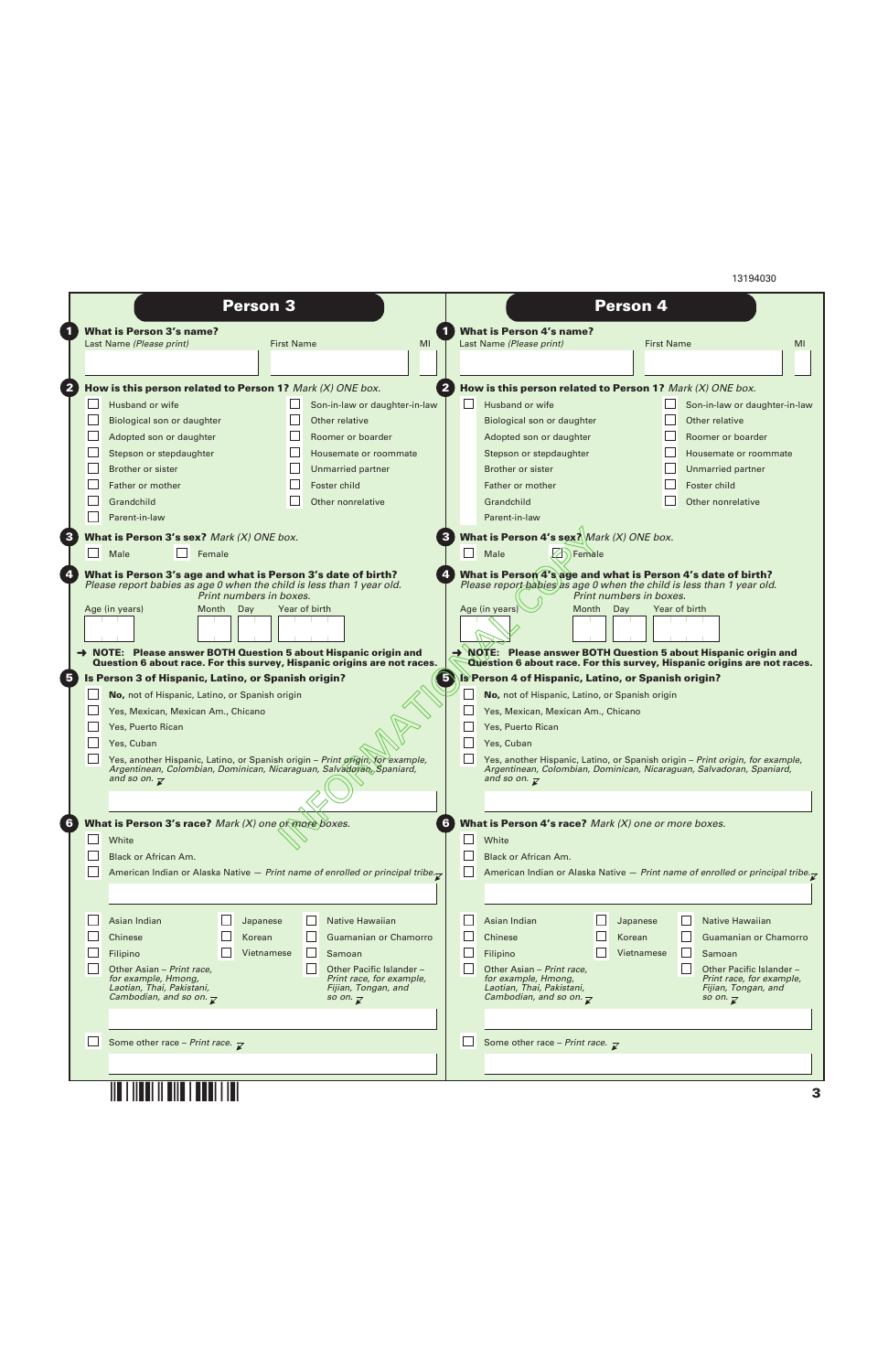|        | <b>Person 5</b>                                                                                                                       |                                                                                        | If there are more than five people living or staying here,<br>print their names in the spaces for Person 6 through Person 12. |                   |
|--------|---------------------------------------------------------------------------------------------------------------------------------------|----------------------------------------------------------------------------------------|-------------------------------------------------------------------------------------------------------------------------------|-------------------|
|        | <b>What is Person 5's name?</b>                                                                                                       |                                                                                        | We may call you for more information about them. $\nabla$                                                                     |                   |
|        | Last Name (Please print)                                                                                                              | <b>First Name</b><br>MI                                                                | <b>Person 6</b>                                                                                                               |                   |
|        |                                                                                                                                       |                                                                                        | Last Name (Please print)                                                                                                      | <b>First Name</b> |
|        | How is this person related to Person 1? Mark $(X)$ ONE box.                                                                           |                                                                                        |                                                                                                                               |                   |
|        | Husband or wife                                                                                                                       | Son-in-law or daughter-in-law                                                          |                                                                                                                               |                   |
|        | Biological son or daughter                                                                                                            | Other relative                                                                         |                                                                                                                               |                   |
|        | Adopted son or daughter                                                                                                               | Roomer or boarder                                                                      | Sex Male Female                                                                                                               | Age (in years)    |
|        | Stepson or stepdaughter                                                                                                               | Housemate or roommate                                                                  | Person <sub>7</sub>                                                                                                           |                   |
|        | Brother or sister                                                                                                                     | $\mathbb{R}^n$<br>Unmarried partner                                                    | Last Name (Please print)                                                                                                      | <b>First Name</b> |
|        | Father or mother                                                                                                                      | $\mathbf{L}$<br>Foster child                                                           |                                                                                                                               |                   |
|        | Grandchild                                                                                                                            | Other nonrelative                                                                      |                                                                                                                               |                   |
|        | Parent-in-law                                                                                                                         |                                                                                        |                                                                                                                               |                   |
|        | What is Person 5's sex? Mark (X) ONE box.                                                                                             |                                                                                        | $\Box$ Female<br>Sex Male                                                                                                     |                   |
| $\Box$ | Male<br>Female                                                                                                                        |                                                                                        |                                                                                                                               | Age (in years)    |
|        |                                                                                                                                       |                                                                                        | <b>Person 8</b>                                                                                                               |                   |
|        | What is Person 5's age and what is Person 5's date of birth?<br>Please report babies as age 0 when the child is less than 1 year old. |                                                                                        | Last Name (Please print)                                                                                                      | <b>First Name</b> |
|        | Print numbers in boxes.                                                                                                               |                                                                                        |                                                                                                                               |                   |
|        | Age (in years)<br>Day<br>Month                                                                                                        | Year of birth                                                                          |                                                                                                                               |                   |
|        |                                                                                                                                       |                                                                                        |                                                                                                                               |                   |
|        |                                                                                                                                       | → NOTE: Please answer BOTH Question 5 about Hispanic origin and                        | Female<br><b>Sex</b><br>√ <i>Z</i> → Male                                                                                     | Age (in years)    |
|        |                                                                                                                                       | Question 6 about race. For this survey, Hispanic origins are not races.                | Person 9                                                                                                                      |                   |
|        | Is Person 5 of Hispanic, Latino, or Spanish origin?                                                                                   |                                                                                        | Last Name (Please print)                                                                                                      | <b>First Name</b> |
|        | No, not of Hispanic, Latino, or Spanish origin                                                                                        |                                                                                        |                                                                                                                               |                   |
|        | Yes, Mexican, Mexican Am., Chicano                                                                                                    |                                                                                        |                                                                                                                               |                   |
|        | Yes, Puerto Rican                                                                                                                     |                                                                                        |                                                                                                                               |                   |
|        | Yes, Cuban                                                                                                                            |                                                                                        | $\mathbf{L}$<br>Male<br><b>Sex</b><br>Female                                                                                  | Age (in years)    |
|        | Argentinean, Colombian, Dominican, Nicaraguan, Salvadoran, Spaniard,                                                                  | Yes, another Hispanic, Latino, or Spanish origin - Print origin, for example,          |                                                                                                                               |                   |
|        | and so on. $\overline{\mathcal{X}}$                                                                                                   |                                                                                        | Person 10                                                                                                                     |                   |
|        |                                                                                                                                       |                                                                                        | Last Name (Please print)                                                                                                      | <b>First Name</b> |
|        |                                                                                                                                       |                                                                                        |                                                                                                                               |                   |
|        | What is Person 5's race? Mark (X) one or more boxes.                                                                                  |                                                                                        |                                                                                                                               |                   |
|        | White                                                                                                                                 |                                                                                        |                                                                                                                               |                   |
|        | Black or African Am.                                                                                                                  |                                                                                        | Sex Male<br>Female                                                                                                            | Age (in years)    |
|        |                                                                                                                                       | American Indian or Alaska Native - Print name of enrolled or principal tribe. $\nabla$ | Person 11                                                                                                                     |                   |
|        |                                                                                                                                       |                                                                                        | Last Name (Please print)                                                                                                      | <b>First Name</b> |
|        |                                                                                                                                       |                                                                                        |                                                                                                                               |                   |
|        | Asian Indian<br>$\Box$<br>Japanese                                                                                                    | Ш<br>Native Hawaiian                                                                   |                                                                                                                               |                   |
|        | Chinese<br>Korean                                                                                                                     | Guamanian or Chamorro                                                                  |                                                                                                                               |                   |
|        | Filipino                                                                                                                              | Samoan<br>Vietnamese                                                                   | $Sex$    <br>Male<br>$\Box$ Female                                                                                            | Age (in years)    |
|        | Other Asian - Print race,<br>for example, Hmong,                                                                                      | Other Pacific Islander -<br>Print race, for example,                                   |                                                                                                                               |                   |
|        | Laotian, Thai, Pakistani,                                                                                                             | Fijian, Tongan, and                                                                    | Person 12                                                                                                                     |                   |
|        | Cambodian, and so on. $\overline{\mathcal{X}}$                                                                                        | so on. $\overline{\mathcal{X}}$                                                        | Last Name (Please print)                                                                                                      | <b>First Name</b> |
|        |                                                                                                                                       |                                                                                        |                                                                                                                               |                   |
|        | Some other race - Print race. $\overline{\mathcal{L}}$                                                                                |                                                                                        |                                                                                                                               |                   |
|        |                                                                                                                                       |                                                                                        |                                                                                                                               |                   |
|        |                                                                                                                                       |                                                                                        | $Sex$ $\Box$<br>Female<br>Male                                                                                                |                   |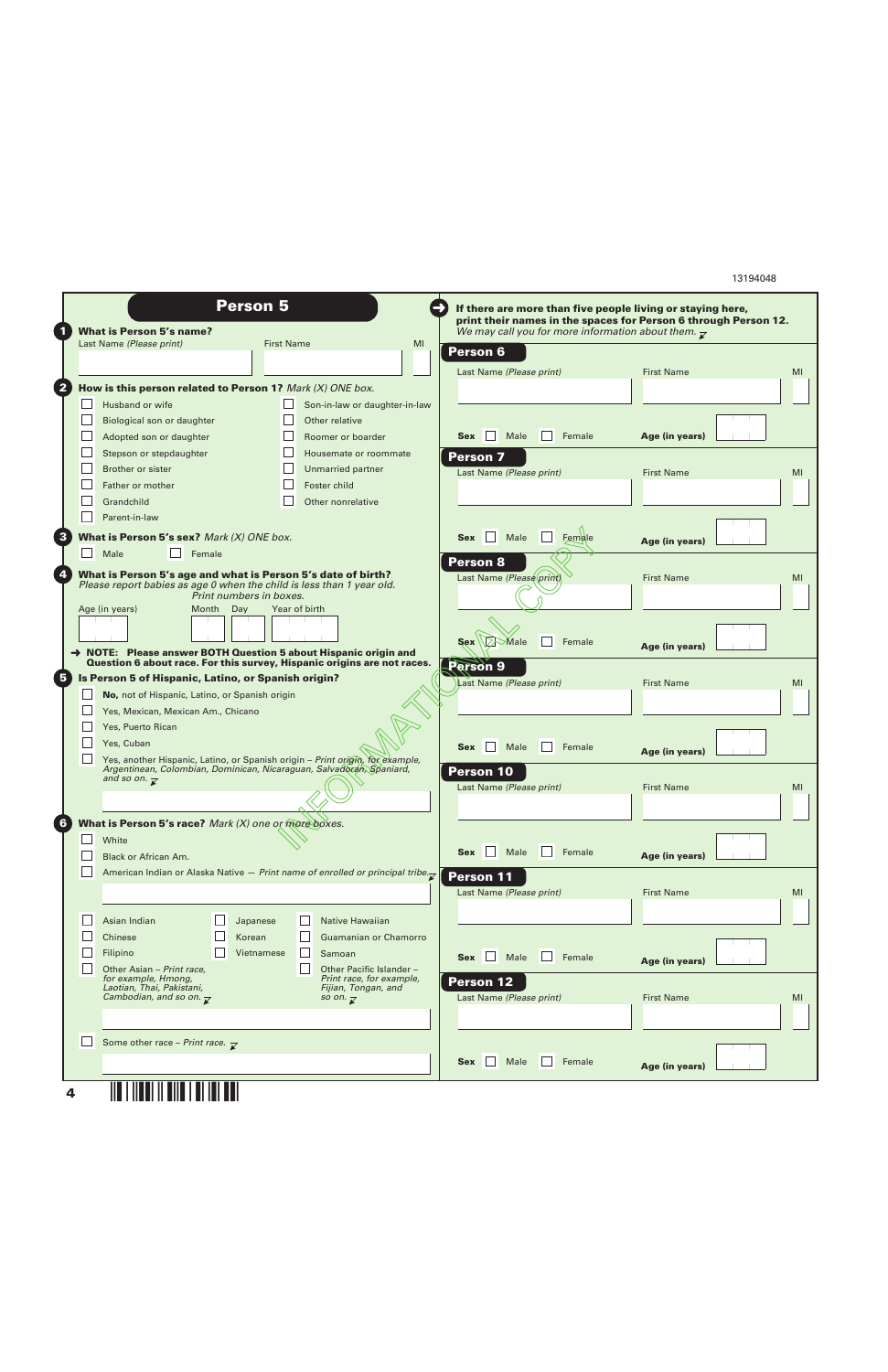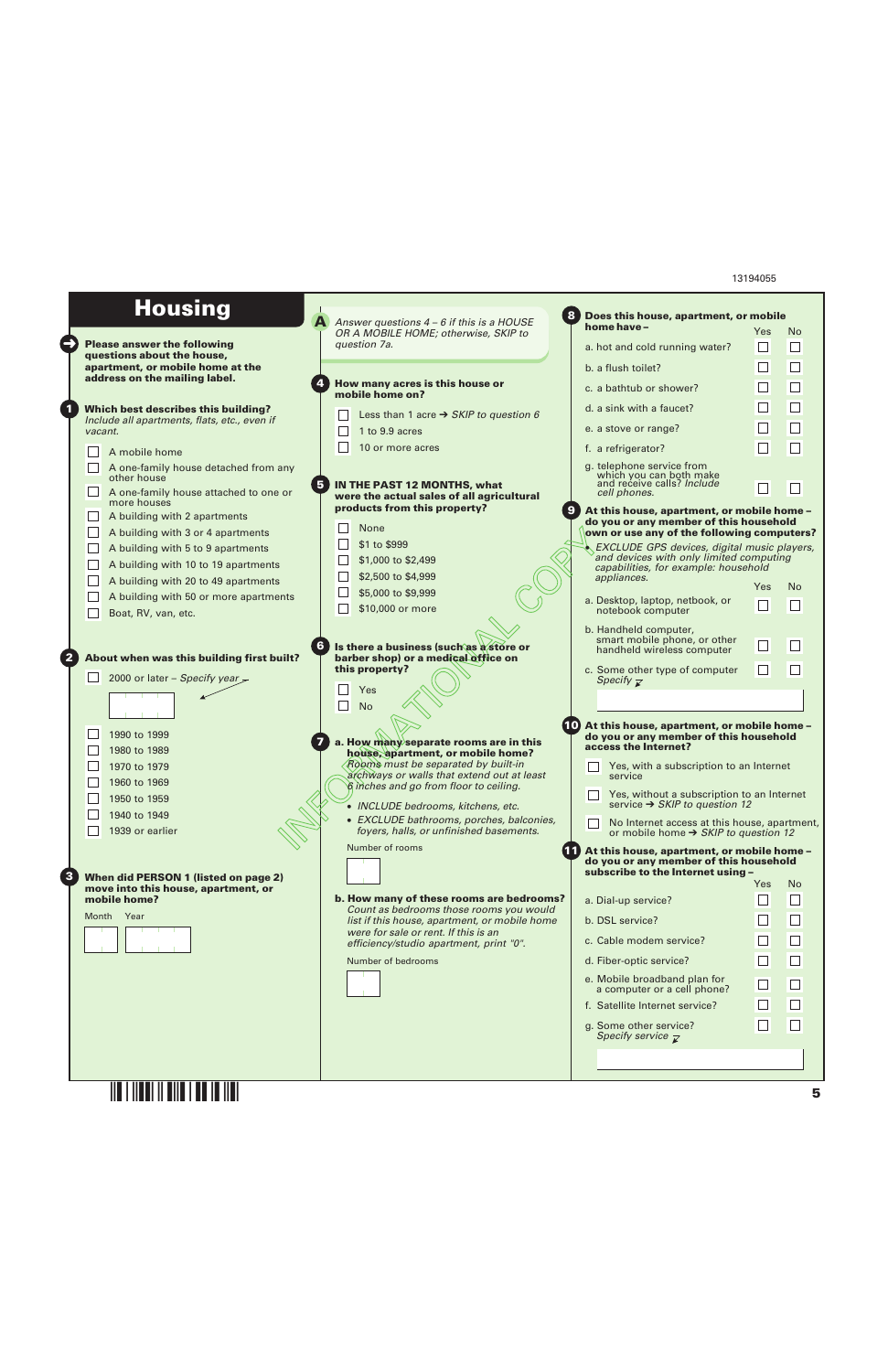| <b>12</b> | <b>Housing (continued)</b><br>How many automobiles, vans, and trucks<br>of one-ton capacity or less are kept at<br>home for use by members of this<br>household?<br>None<br>$\mathbf{1}$<br>$\overline{2}$<br>3<br>4<br>5<br>6 or more                                                 | 14 a. LAST MONTH, what was the cost<br>of electricity for this house,<br>apartment, or mobile home?<br>Last month's cost - Dollars<br><b>S</b><br>.00<br><b>OR</b><br>Included in rent or condominium fee<br>No charge or electricity not used<br>(16)<br>b. LAST MONTH, what was the cost<br>of gas for this house, apartment,<br>or mobile home?<br>Last month's cost - Dollars<br><b>S</b><br>O                                                                                                                                                                                                                                                                                                                                                                                                | <b>15 IN THE PAST 12 MONTHS, did you or</b><br>any member of this household receive<br>benefits from the Food Stamp Program<br>or SNAP (the Supplemental Nutrition<br><b>Assistance Program)?</b> Do NOT include<br>WIC, the School Lunch Program, or<br>assistance from food banks.<br>Yes<br>$\Box$<br><b>No</b><br>Is this house, apartment, or mobile home<br>part of a condominium?<br>$Yes \rightarrow What$ is the monthly<br>condominium fee? For renters,<br>answer only if you pay the<br>condominium fee in addition to    |
|-----------|----------------------------------------------------------------------------------------------------------------------------------------------------------------------------------------------------------------------------------------------------------------------------------------|---------------------------------------------------------------------------------------------------------------------------------------------------------------------------------------------------------------------------------------------------------------------------------------------------------------------------------------------------------------------------------------------------------------------------------------------------------------------------------------------------------------------------------------------------------------------------------------------------------------------------------------------------------------------------------------------------------------------------------------------------------------------------------------------------|---------------------------------------------------------------------------------------------------------------------------------------------------------------------------------------------------------------------------------------------------------------------------------------------------------------------------------------------------------------------------------------------------------------------------------------------------------------------------------------------------------------------------------------|
| 13        | Which FUEL is used MOST for heating this<br>house, apartment, or mobile home?<br>Gas: from underground pipes serving the<br>neighborhood<br>Gas: bottled, tank, or LP<br>Electricity<br>Fuel oil, kerosene, etc.<br>Coal or coke<br>Wood<br>Solar energy<br>Other fuel<br>No fuel used | <b>OR</b><br>Included in rent or condominium fee<br>Included in electricity payment<br>entered above<br>No charge or gas not used<br>c. IN THE PAST 12 MONTHS, what was<br>the cost of water and sewer for this<br>house, apartment, or mobile home? If<br>you have lived here less than 12 months,<br>estimate the cost.<br>67)<br>Past 12 months' cost - Dollars<br>S<br><b>OR</b><br><b>Included in rent or condominium fee</b><br>A No charge<br>d. IN THE PAST 12 MONTHS, what was the<br>cost of oil, coal, kerosene, wood, etc.,<br>for this house, apartment, or mobile<br>home? If you have lived here less than 12<br>months, estimate the cost.<br>Past 12 months' cost - Dollars<br><b>S</b><br>.OC<br>OR<br>Included in rent or condominium fee<br>No charge or these fuels not used | your rent; otherwise, mark the<br>"None" box.<br>Monthly amount - Dollars<br>S<br>.00<br><b>OR</b><br>$\Box$<br>None<br>$\Box$<br><b>No</b><br>Is this house, apartment, or mobile home -<br>Mark (X) ONE box.<br>$\Box$<br>Owned by you or someone in this<br>household with a mortgage or<br>loan? Include home equity loans.<br>Owned by you or someone in this<br>$\Box$<br>household free and clear (without a<br>mortgage or loan)?<br>Rented?<br>Occupied without payment of<br>rent? $\rightarrow$ SKIP to C on the next page |
|           | 6                                                                                                                                                                                                                                                                                      |                                                                                                                                                                                                                                                                                                                                                                                                                                                                                                                                                                                                                                                                                                                                                                                                   |                                                                                                                                                                                                                                                                                                                                                                                                                                                                                                                                       |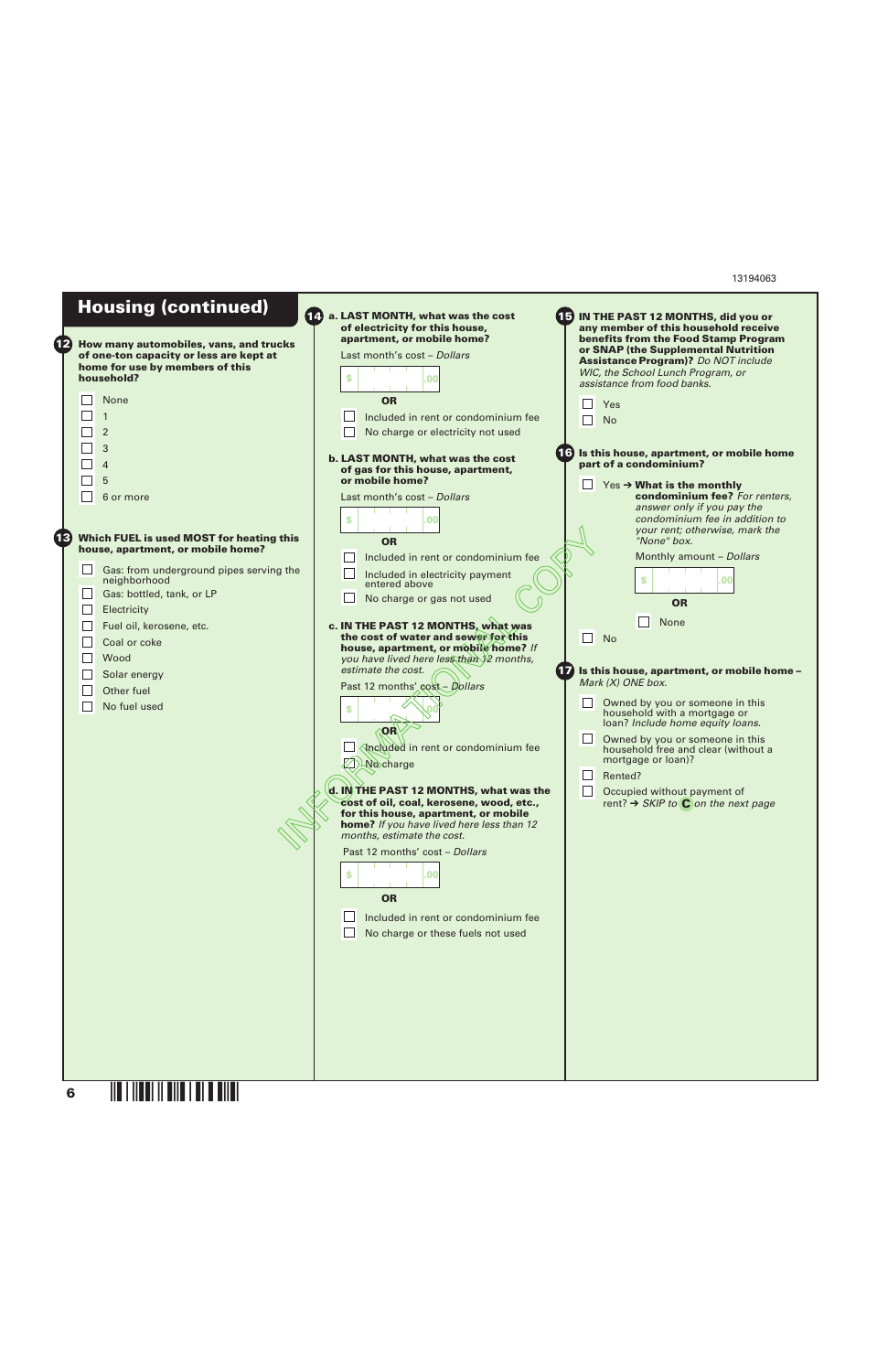

**§.4Ih¤**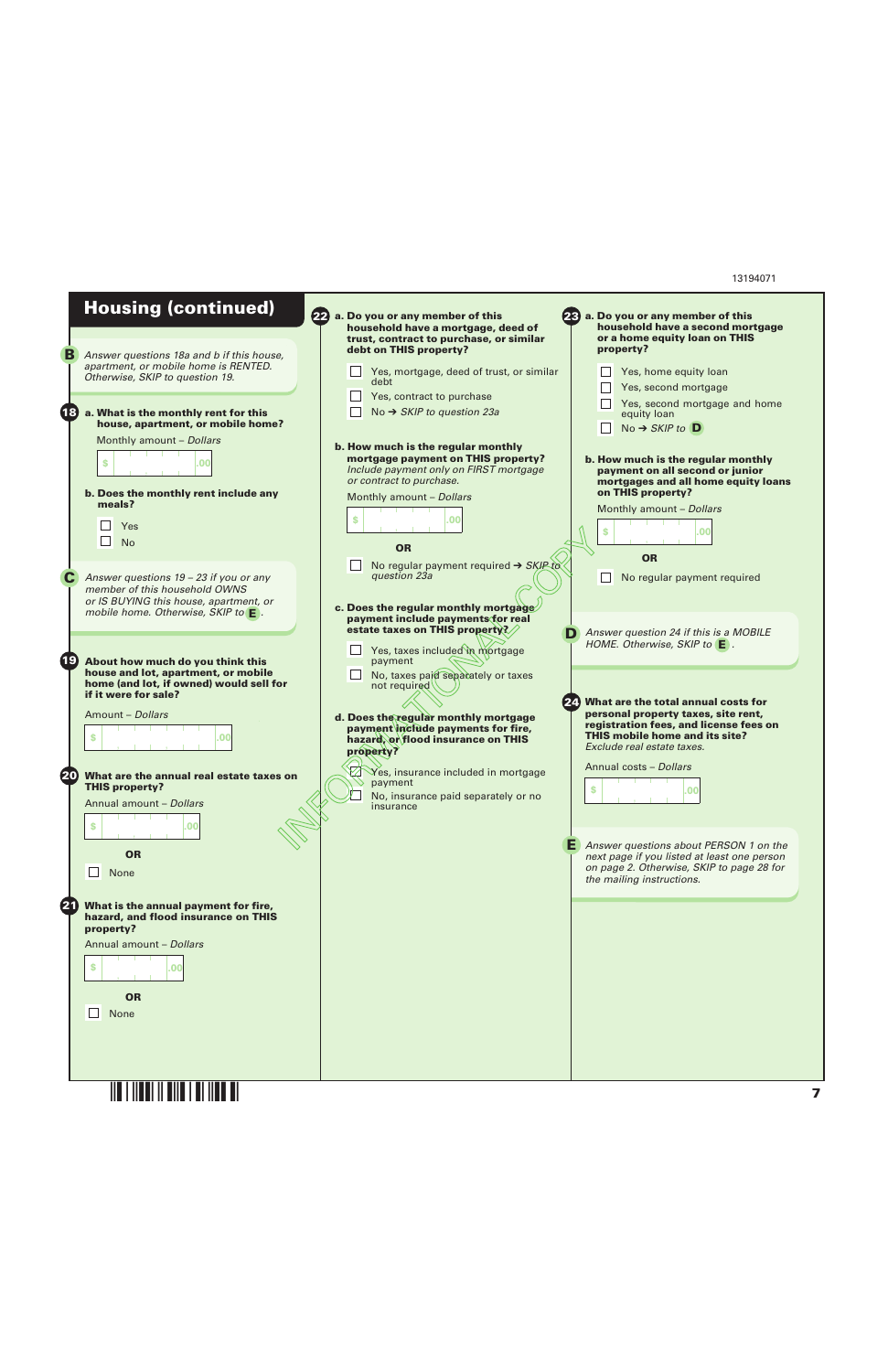### 13194089

|                         | <b>Person 1</b>                                                                                                                                            | What is the highest degree or level of school<br>this person has COMPLETED? Mark (X) ONE box.<br>If currently enrolled, mark the previous grade or | 13 What is this person's ancestry or ethnic origin?                                                                    |
|-------------------------|------------------------------------------------------------------------------------------------------------------------------------------------------------|----------------------------------------------------------------------------------------------------------------------------------------------------|------------------------------------------------------------------------------------------------------------------------|
|                         | Please copy the name of Person 1 from page 2,<br>then continue answering questions below.                                                                  | highest degree received.<br><b>NO SCHOOLING COMPLETED</b>                                                                                          |                                                                                                                        |
|                         | Last Name                                                                                                                                                  | No schooling completed                                                                                                                             | (For example: Italian, Jamaican, African Am.,                                                                          |
|                         |                                                                                                                                                            | <b>NURSERY OR PRESCHOOL THROUGH GRADE 12</b>                                                                                                       | Cambodian, Cape Verdean, Norwegian, Dominican,<br>French Canadian, Haitian, Korean, Lebanese, Polish,                  |
|                         | <b>First Name</b><br>MI                                                                                                                                    | Nursery school<br>$\mathbf{I}$                                                                                                                     | Nigerian, Mexican, Taiwanese, Ukrainian, and so on.)                                                                   |
|                         |                                                                                                                                                            | Kindergarten                                                                                                                                       | a. Does this person speak a language other than                                                                        |
| $\overline{\mathbf{z}}$ | Where was this person born?                                                                                                                                | Grade 1 through 11 - Specify<br>grade $1 - 11 =$                                                                                                   | <b>English at home?</b>                                                                                                |
|                         | In the United States - Print name of state.                                                                                                                |                                                                                                                                                    | Yes                                                                                                                    |
|                         |                                                                                                                                                            |                                                                                                                                                    | No $\rightarrow$ SKIP to question 15a                                                                                  |
|                         |                                                                                                                                                            | 12th grade - NO DIPLOMA                                                                                                                            | b. What is this language?                                                                                              |
|                         | Outside the United States - Print name of<br>foreign country, or Puerto Rico, Guam, etc.                                                                   | <b>HIGH SCHOOL GRADUATE</b>                                                                                                                        |                                                                                                                        |
|                         |                                                                                                                                                            | Regular high school diploma                                                                                                                        | For example: Korean, Italian, Spanish, Vietnamese                                                                      |
|                         |                                                                                                                                                            | <b>GED</b> or alternative credential                                                                                                               | c. How well does this person speak English?                                                                            |
| 8                       | Is this person a citizen of the United States?<br>Yes, born in the United States $\rightarrow$ SKIP to                                                     | <b>COLLEGE OR SOME COLLEGE</b>                                                                                                                     | Very well                                                                                                              |
|                         | question 10a                                                                                                                                               | Some college credit, but less than 1 year of<br>college credit                                                                                     | Well                                                                                                                   |
|                         | Yes, born in Puerto Rico, Guam, the<br>U.S. Virgin Islands, or Northern Marianas                                                                           | 1 or more years of college credit, no degree/                                                                                                      | Not well                                                                                                               |
|                         | Yes, born abroad of U.S. citizen parent                                                                                                                    | Associate's degree (for example: AA, AS)<br>$\Box$                                                                                                 | Not at all                                                                                                             |
|                         | or parents<br>Yes, U.S. citizen by naturalization - Print year                                                                                             | Bachelor's degree (for example: BA, BS)<br><b>AFTER BACHELOR'S DEGREI</b>                                                                          | a. Did this person live in this house or apartment                                                                     |
|                         | of naturalization $-$                                                                                                                                      |                                                                                                                                                    | 65<br>1 year ago?                                                                                                      |
|                         |                                                                                                                                                            | Master's degree (for example: MA, MS, MEng,<br>MEd, MSW, MBA)(                                                                                     | Person is under 1 year old $\rightarrow$ SKIP to                                                                       |
|                         | No, not a U.S. citizen                                                                                                                                     | Professional degree beyond a bachelor's degree<br>(for example: MD, DDS, DVM, LLB, JD)                                                             | question 16<br>Yes, this house $\rightarrow$ SKIP to question 16                                                       |
| ( 9                     | When did this person come to live in the                                                                                                                   | Doctorate degree (for example: PhD, EdD)                                                                                                           | No, outside the United States and<br>$\perp$                                                                           |
|                         | <b>United States?</b> Print numbers in boxes.<br>Year                                                                                                      |                                                                                                                                                    | Puerto Rico - Print name of foreign country,<br>or U.S. Virgin Islands, Guam, etc., below;<br>then SKIP to question 16 |
|                         |                                                                                                                                                            | Answer question 12 if this person has a                                                                                                            |                                                                                                                        |
| (10)                    | a. At any time IN THE LAST 3 MONTHS, has this                                                                                                              | bachelor's degree or higher. Otherwise,<br>SKIP to question 13.                                                                                    |                                                                                                                        |
|                         | person attended school or college? Include<br>only nursery or preschool, kindergarten,                                                                     |                                                                                                                                                    | No, different house in the United States or<br>Puerto Rico                                                             |
|                         | elementary school, home school, and schooling<br>which leads to a high school diploma or a college                                                         |                                                                                                                                                    | b. Where did this person live 1 year ago?                                                                              |
|                         | degree.                                                                                                                                                    | This question focuses on this person's<br>12)                                                                                                      | <b>Address (Number and street name)</b>                                                                                |
|                         | $\Box$<br>No, has not attended in the last 3<br>months $\rightarrow$ SKIP to question 11                                                                   | <b>BACHELOR'S DEGREE. Please print below the</b><br>specific major(s) of any BACHELOR'S DEGREES                                                    |                                                                                                                        |
|                         | Yes, public school, public college<br>$\Box$                                                                                                               | this person has received. (For example: chemical<br>engineering, elementary teacher education,                                                     |                                                                                                                        |
|                         | Yes, private school, private college,<br>home school                                                                                                       | organizational psychology)                                                                                                                         | Name of city, town, or post office                                                                                     |
|                         | b. What grade or level was this person attending?<br>Mark $(X)$ ONE box.                                                                                   |                                                                                                                                                    |                                                                                                                        |
|                         | $\Box$<br>Nursery school, preschool                                                                                                                        |                                                                                                                                                    |                                                                                                                        |
|                         | $\Box$<br>Kindergarten                                                                                                                                     |                                                                                                                                                    | Name of U.S. county or<br>municipio in Puerto Rico                                                                     |
|                         | Grade 1 through 12 - Specify<br>grade $1 - 12 -$                                                                                                           |                                                                                                                                                    |                                                                                                                        |
|                         |                                                                                                                                                            |                                                                                                                                                    |                                                                                                                        |
|                         |                                                                                                                                                            |                                                                                                                                                    | Name of U.S. state or<br><b>ZIP Code</b><br><b>Puerto Rico</b>                                                         |
|                         | College undergraduate years (freshman to<br>$\perp$<br>senior)                                                                                             |                                                                                                                                                    |                                                                                                                        |
|                         | $\mathcal{L}_{\mathcal{A}}$<br>Graduate or professional school beyond a<br>bachelor's degree (for example: MA or PhD<br>program, or medical or law school) |                                                                                                                                                    |                                                                                                                        |
| 8                       |                                                                                                                                                            |                                                                                                                                                    |                                                                                                                        |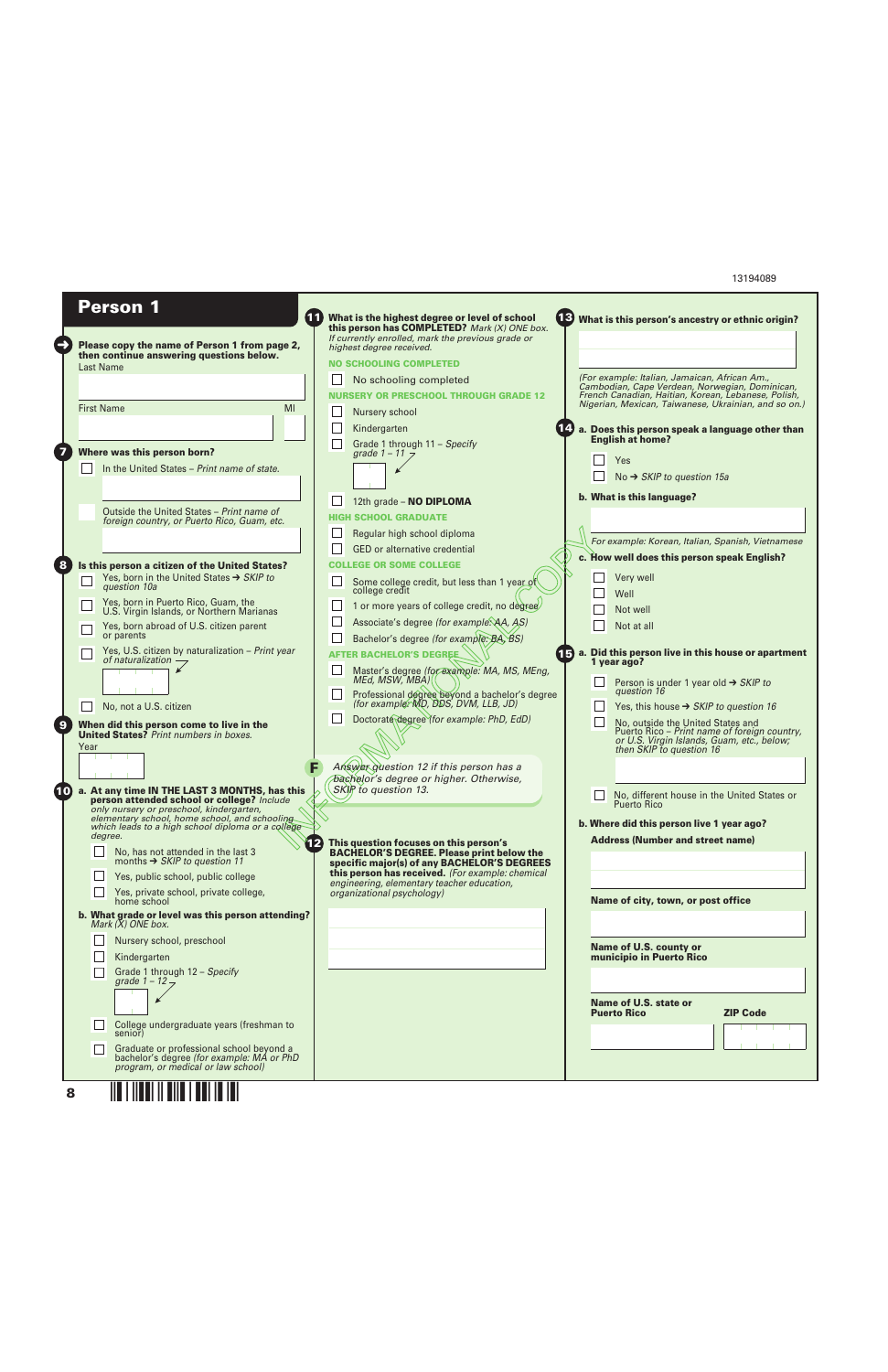|           | <b>Person 1 (continued)</b>                                                                                                                                                |                                       |                                                                                                                                                                      |                                                                                                                                                                                                                                                                                            |
|-----------|----------------------------------------------------------------------------------------------------------------------------------------------------------------------------|---------------------------------------|----------------------------------------------------------------------------------------------------------------------------------------------------------------------|--------------------------------------------------------------------------------------------------------------------------------------------------------------------------------------------------------------------------------------------------------------------------------------------|
| 【16】      | Is this person CURRENTLY covered by any of the<br>following types of health insurance or health<br>coverage plans? Mark "Yes" or "No" for EACH type                        |                                       | Answer question 19 if this person is<br>н<br>15 years old or over. Otherwise, SKIP to<br>the questions for Person 2 on page 12.                                      | c. How long has this grandparent been<br>responsible for these grandchildren?<br>If the grandparent is financially responsible for<br>more than one grandchild, answer the question<br>for the grandchild for whom the grandparent has<br>been responsible for the longest period of time. |
|           | of coverage in items a - h.<br>a. Insurance through a current or<br>former employer or union (of this<br>person or another family member)                                  | 【19<br>Yes No<br>$\Box$<br>$\Box$     | Because of a physical, mental, or emotional<br>condition, does this person have difficulty<br>doing errands alone such as visiting a doctor's<br>office or shopping? | Less than 6 months<br>6 to 11 months<br>1 or 2 years                                                                                                                                                                                                                                       |
|           | b. Insurance purchased directly from<br>an insurance company (by this<br>person or another family member)                                                                  | $\Box$<br>$\Box$                      | Yes<br>No.                                                                                                                                                           | 3 or 4 years<br>5 or more years                                                                                                                                                                                                                                                            |
|           | c. Medicare, for people 65 and older,<br>or people with certain disabilities                                                                                               | $\Box$<br>20                          | What is this person's marital status?                                                                                                                                |                                                                                                                                                                                                                                                                                            |
|           | d. Medicaid, Medical Assistance, or<br>any kind of government-assistance<br>plan for those with low incomes<br>or a disability<br>e. TRICARE or other military health care | $\Box$<br>$\Box$<br>$\Box$<br>$\perp$ | Now married<br>Widowed<br><b>Divorced</b><br>Separated                                                                                                               | Has this person ever served on active duty in the<br><b>U.S. Armed Forces, Reserves, or National Guard?</b><br>Mark (X) ONE box.<br>Never served in the military $\rightarrow$ SKIP to<br>question 29a                                                                                     |
|           | f. VA (including those who have ever<br>used or enrolled for VA health care)                                                                                               |                                       | Never married $\rightarrow$ SKIP to $\Box$                                                                                                                           | Only on active duty for training in the Reserves<br>or National Guard → SKIP to question 28a                                                                                                                                                                                               |
|           | g. Indian Health Service                                                                                                                                                   | 21<br>$\Box$                          | In the PAST 12 MONTHS did this person get-<br>Yes<br><b>No</b>                                                                                                       | $\Box$<br>Now on active duty<br>$\Box$<br>On active duty in the past, but not now                                                                                                                                                                                                          |
|           | h. Any other type of health insurance<br>or health coverage plan - Specify $\rightarrow$                                                                                   | $\Box$<br>$\Box$                      | ∟<br>$\Box$<br>a. Married?<br>$\Box$<br>b. Widowed?                                                                                                                  | 27<br>When did this person serve on active duty in the                                                                                                                                                                                                                                     |
|           |                                                                                                                                                                            |                                       | c. Divorced?                                                                                                                                                         | <b>U.S. Armed Forces?</b> Mark (X) a box for EACH period<br>in which this person served, even if just for part of the<br>period.                                                                                                                                                           |
| <b>17</b> | a. Is this person deaf or does he/she have<br>serious difficulty hearing?                                                                                                  |                                       | How many times has this person been married?<br>Once                                                                                                                 | September 2001 or later<br>$\mathbf{I}$<br>$\Box$<br>August 1990 to August 2001 (including<br>Persian Gulf War)                                                                                                                                                                            |
|           | Yes<br><b>No</b>                                                                                                                                                           |                                       | Two times<br>Three or more times                                                                                                                                     | $\Box$<br>May 1975 to July 1990<br>Vietnam era (August 1964 to April 1975)                                                                                                                                                                                                                 |
|           | b. Is this person blind or does he/she have<br>serious difficulty seeing even when wearing<br>glasses?<br>Yes<br><b>No</b>                                                 | (23                                   | In what year did this person last get married?<br>Year                                                                                                               | $\Box$<br>February 1955 to July 1964<br>Korean War (July 1950 to January 1955)<br>January 1947 to June 1950<br>World War II (December 1941 to December 1946)                                                                                                                               |
|           | Answer question $18a - c$ if this person is<br>5 years old or over. Otherwise, SKIP to<br>the questions for Person 2 on page 12.                                           |                                       | Answer question 24 if this person is<br>female and 15 - 50 years old. Otherwise,<br>SKIP to question 25a.                                                            | $\Box$<br>November 1941 or earlier<br>28 a. Does this person have a VA service-connected<br>disability rating?                                                                                                                                                                             |
| (18)      | a. Because of a physical, mental, or emotional<br>condition, does this person have serious<br>difficulty concentrating, remembering, or<br>making decisions?               |                                       | Has this person given birth to any children in<br>the past 12 months?<br>Yes<br><b>No</b>                                                                            | Yes (such as 0%, 10%, 20%, , 100%)<br>No $\rightarrow$ SKIP to question 29a<br>b. What is this person's service-connected<br>disability rating?                                                                                                                                            |
|           | Yes<br><b>No</b>                                                                                                                                                           |                                       | a. Does this person have any of his/her own<br>grandchildren under the age of 18 living in<br>this house or apartment?                                               | 0 percent                                                                                                                                                                                                                                                                                  |
|           | b. Does this person have serious difficulty<br>walking or climbing stairs?                                                                                                 |                                       | Yes<br>No $\rightarrow$ SKIP to question 26                                                                                                                          | 10 or 20 percent<br>30 or 40 percent                                                                                                                                                                                                                                                       |
|           | Yes<br><b>No</b><br>c. Does this person have difficulty dressing or<br>bathing?                                                                                            |                                       | b. Is this grandparent currently responsible for<br>most of the basic needs of any grandchildren<br>under the age of 18 who live in this house or<br>apartment?      | 50 or 60 percent<br>70 percent or higher                                                                                                                                                                                                                                                   |
|           | Yes<br><b>No</b>                                                                                                                                                           |                                       | Yes<br>No $\rightarrow$ SKIP to question 26                                                                                                                          |                                                                                                                                                                                                                                                                                            |
|           |                                                                                                                                                                            |                                       |                                                                                                                                                                      | 9                                                                                                                                                                                                                                                                                          |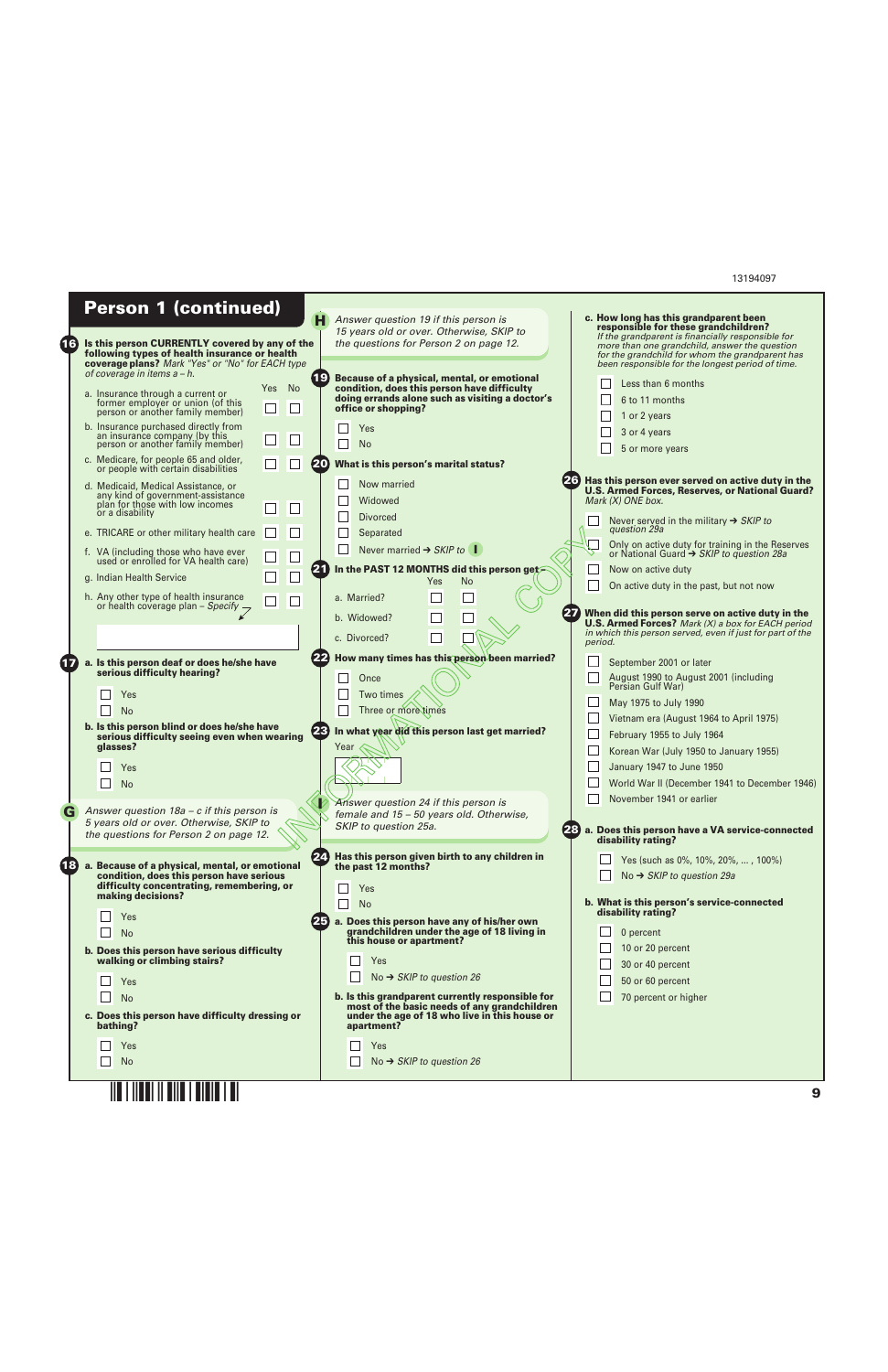| <b>Person 1 (continued)</b>                                                                                  |                                                                                                                                                   |                                                                                                                           |
|--------------------------------------------------------------------------------------------------------------|---------------------------------------------------------------------------------------------------------------------------------------------------|---------------------------------------------------------------------------------------------------------------------------|
|                                                                                                              | Answer question 32 if you marked "Car,                                                                                                            | During the LAST 4 WEEKS, has this person been<br>36)<br><b>ACTIVELY looking for work?</b>                                 |
| 29 a. LAST WEEK, did this person work for pay                                                                | truck, or van" in question 31. Otherwise,<br>SKIP to question 33.                                                                                 |                                                                                                                           |
| at a job (or business)?                                                                                      |                                                                                                                                                   | $\Box$<br>Yes                                                                                                             |
| Yes $\rightarrow$ SKIP to question 30                                                                        |                                                                                                                                                   | $\Box$<br>No $\rightarrow$ SKIP to question 38                                                                            |
| No - Did not work (or retired)                                                                               | How many people, including this person,                                                                                                           |                                                                                                                           |
| b. LAST WEEK, did this person do ANY work<br>for pay, even for as little as one hour?                        | usually rode to work in the car, truck, or van<br><b>LAST WEEK?</b><br>Person(s)                                                                  | 67<br>LAST WEEK, could this person have started a<br>job if offered one, or returned to work if<br>recalled?              |
| $\vert \ \ \vert$<br>Yes                                                                                     |                                                                                                                                                   | Yes, could have gone to work<br>$\Box$                                                                                    |
| No $\rightarrow$ SKIP to question 35a                                                                        |                                                                                                                                                   | $\Box$<br>No, because of own temporary illness                                                                            |
|                                                                                                              |                                                                                                                                                   | No, because of all other reasons (in school, etc.)                                                                        |
| 33<br>30<br>At what location did this person work LAST                                                       | What time did this person usually leave home<br>to go to work LAST WEEK?                                                                          |                                                                                                                           |
| <b>WEEK?</b> If this person worked at more than one<br>location, print where he or she worked most           | Hour<br>Minute                                                                                                                                    | When did this person last work, even for a few<br>38)                                                                     |
| last week.                                                                                                   | a.m.                                                                                                                                              | days?                                                                                                                     |
| a. Address (Number and street name)                                                                          | p.m.                                                                                                                                              | Within the past 12 months                                                                                                 |
|                                                                                                              |                                                                                                                                                   | 1 to 5 years ago $\rightarrow$ SKIP to $\Box$                                                                             |
| 34                                                                                                           | How many minutes did it usually take this                                                                                                         | $\Box$<br>Over 5 years ago or never worked $\rightarrow$ SKIP to                                                          |
| If the exact address is not known, give a<br>description of the location such as the building                | person to get from home to work LAST WEEK?                                                                                                        | question 47                                                                                                               |
| name or the nearest street or intersection.                                                                  | <b>Minutes</b>                                                                                                                                    | $\left( 39\right)$<br>a. During the PAST 12 MONTHS (52 weeks), did                                                        |
| b. Name of city, town, or post office                                                                        |                                                                                                                                                   | this person work 50 or more weeks? Count<br>paid time off as work.                                                        |
|                                                                                                              |                                                                                                                                                   |                                                                                                                           |
|                                                                                                              |                                                                                                                                                   | Yes $\rightarrow$ SKIP to question 40<br>No                                                                               |
| c. Is the work location inside the limits of that $\mathbf K$<br>city or town?                               | Answer questions 35 - 38 if this person<br>did NOT work last week. Otherwise,                                                                     |                                                                                                                           |
|                                                                                                              | SKIP to question 39a.                                                                                                                             | b. How many weeks DID this person work, even<br>for a few hours, including paid vacation, paid                            |
| Yes                                                                                                          |                                                                                                                                                   | sick leave, and military service?                                                                                         |
| No, outside the city/town limits                                                                             |                                                                                                                                                   | 50 to 52 weeks                                                                                                            |
| 35)<br>d. Name of county                                                                                     | a. LAST WEEK, was this person on layoff from<br>a job?                                                                                            | 48 to 49 weeks                                                                                                            |
|                                                                                                              | $Yes \rightarrow SKIP$ to question 35c                                                                                                            | 40 to 47 weeks                                                                                                            |
|                                                                                                              | .No                                                                                                                                               | 27 to 39 weeks                                                                                                            |
| e. Name of U.S. state or foreign country                                                                     |                                                                                                                                                   | 14 to 26 weeks                                                                                                            |
|                                                                                                              | b. LAST WEEK, was this person TEMPORARILY                                                                                                         | 13 weeks or less                                                                                                          |
| f. ZIP Code                                                                                                  | absent from a job or business?                                                                                                                    |                                                                                                                           |
| $\mathbf{r}$ and $\mathbf{r}$ and $\mathbf{r}$<br>the control of the con-                                    | Yes, on vacation, temporary illness,<br>maternity leave, other family/personal<br>reasons, bad weather, etc. $\rightarrow$ SKIP to<br>question 38 | 40<br>During the PAST 12 MONTHS, in the WEEKS<br><b>WORKED, how many hours did this person</b><br>usually work each WEEK? |
|                                                                                                              | No $\rightarrow$ SKIP to question 36<br>$\Box$                                                                                                    | Usual hours worked each WEEK                                                                                              |
| 31<br>How did this person usually get to work LAST                                                           |                                                                                                                                                   |                                                                                                                           |
| <b>WEEK?</b> If this person usually used more than one<br>method of transportation during the trip, mark (X) | c. Has this person been informed that he or she<br>will be recalled to work within the next                                                       |                                                                                                                           |
| the box of the one used for most of the distance.                                                            | 6 months OR been given a date to return to                                                                                                        |                                                                                                                           |
| Car, truck, or van<br>Motorcycle                                                                             | work?                                                                                                                                             |                                                                                                                           |
| Bus or trolley bus<br>$\Box$<br><b>Bicycle</b>                                                               | Yes $\rightarrow$ SKIP to question 37                                                                                                             |                                                                                                                           |
| $\perp$<br>Streetcar or trolley car<br>Walked                                                                | $\Box$<br><b>No</b>                                                                                                                               |                                                                                                                           |
| $\perp$<br>Subway or elevated<br>Worked at<br>home $\rightarrow$ SKIP                                        |                                                                                                                                                   |                                                                                                                           |
| Railroad<br>$\vert \ \ \vert$<br>to question 39a                                                             |                                                                                                                                                   |                                                                                                                           |
| Ferryboat<br>Other method                                                                                    |                                                                                                                                                   |                                                                                                                           |
| <b>Taxicab</b>                                                                                               |                                                                                                                                                   |                                                                                                                           |
|                                                                                                              |                                                                                                                                                   |                                                                                                                           |
|                                                                                                              |                                                                                                                                                   |                                                                                                                           |
| <u> III IIIIIIIIIII IIIIIIIII IIIIIIII</u><br>10                                                             |                                                                                                                                                   |                                                                                                                           |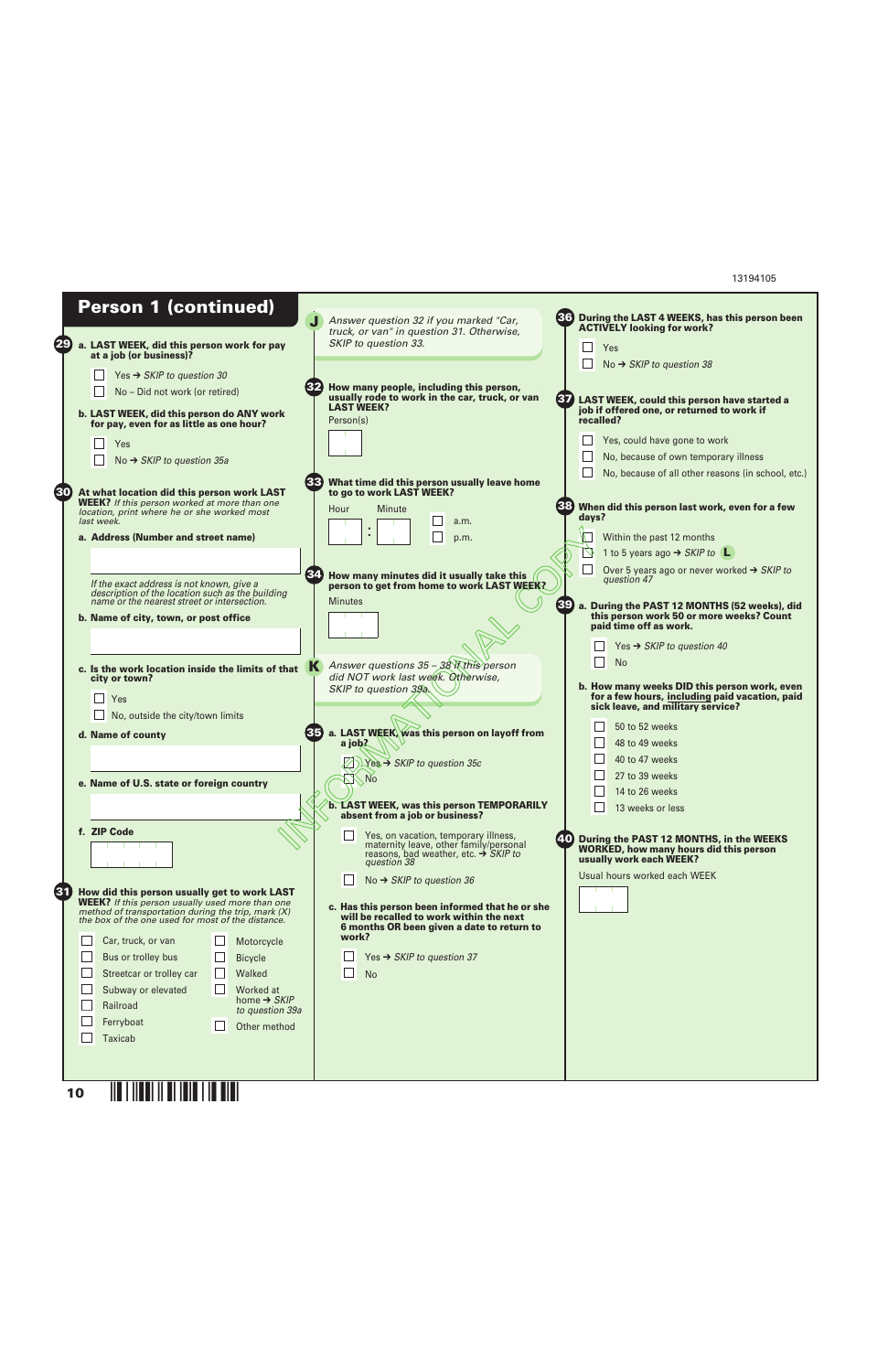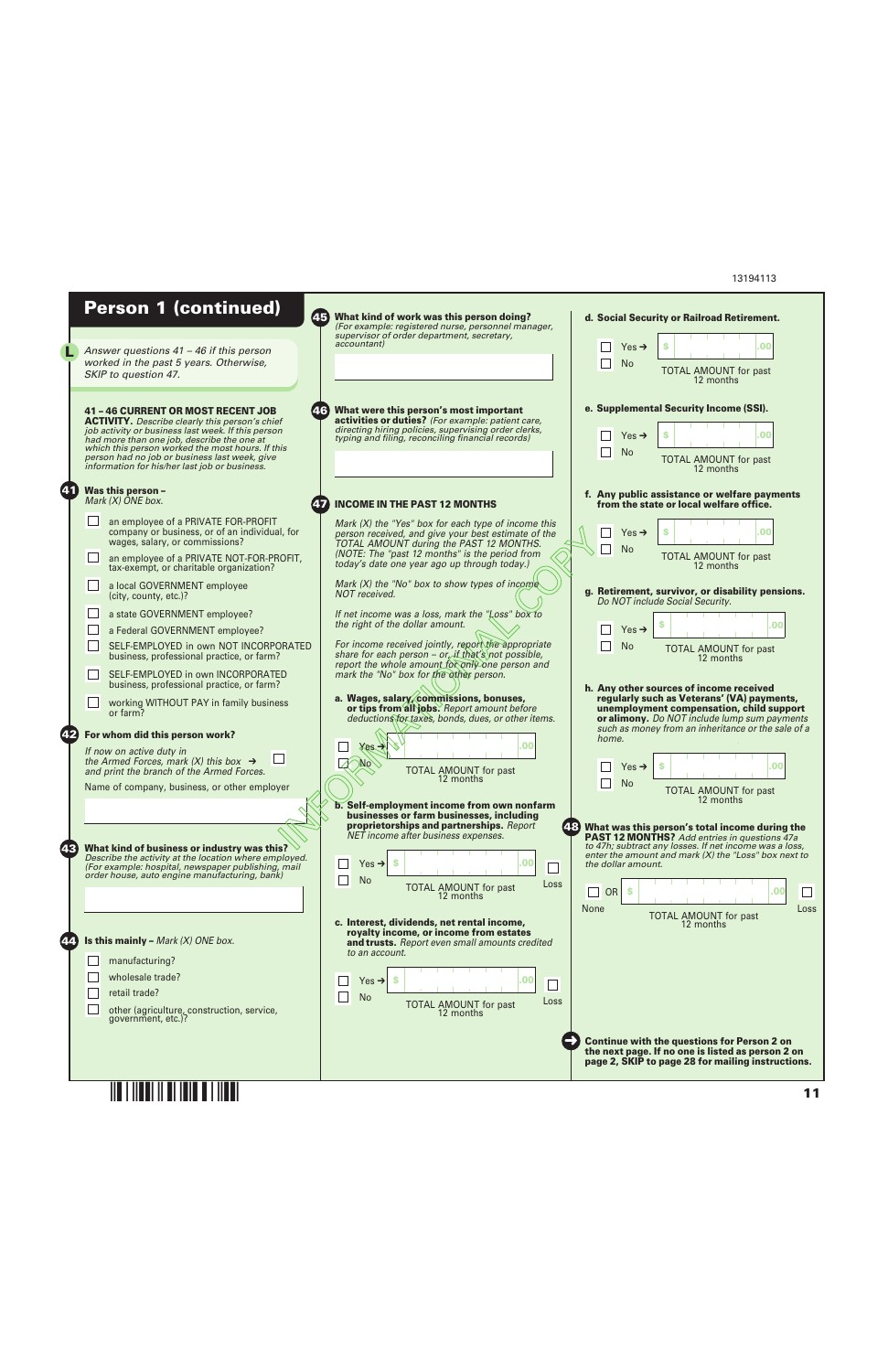### **Person 2**

**The balance of the questionnaire has questions for Person 2, Person 3, Person 4, and Person 5. The questions are the same as the questions for Person 1.** 

**INFORMATIONAL COPY**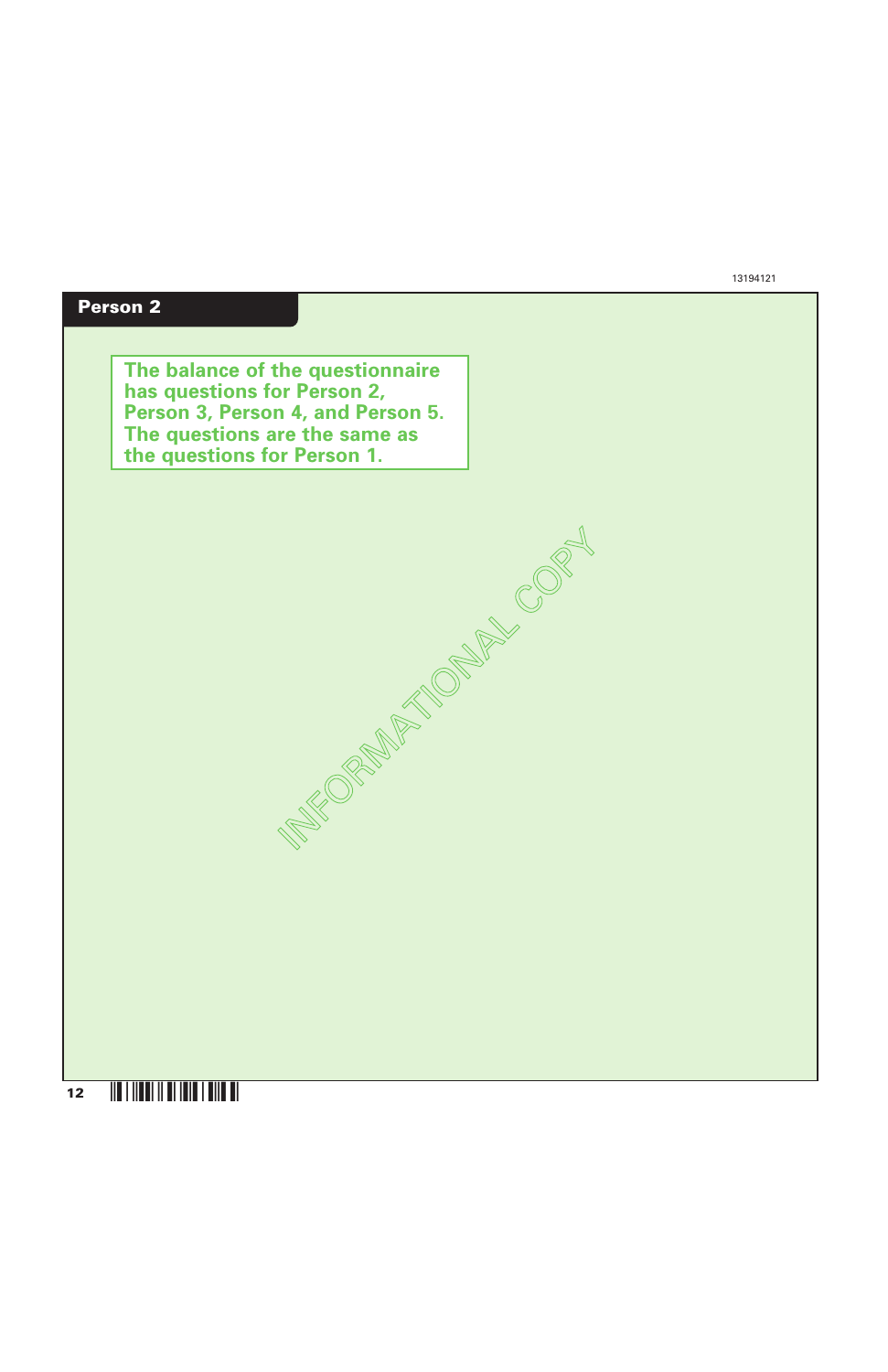